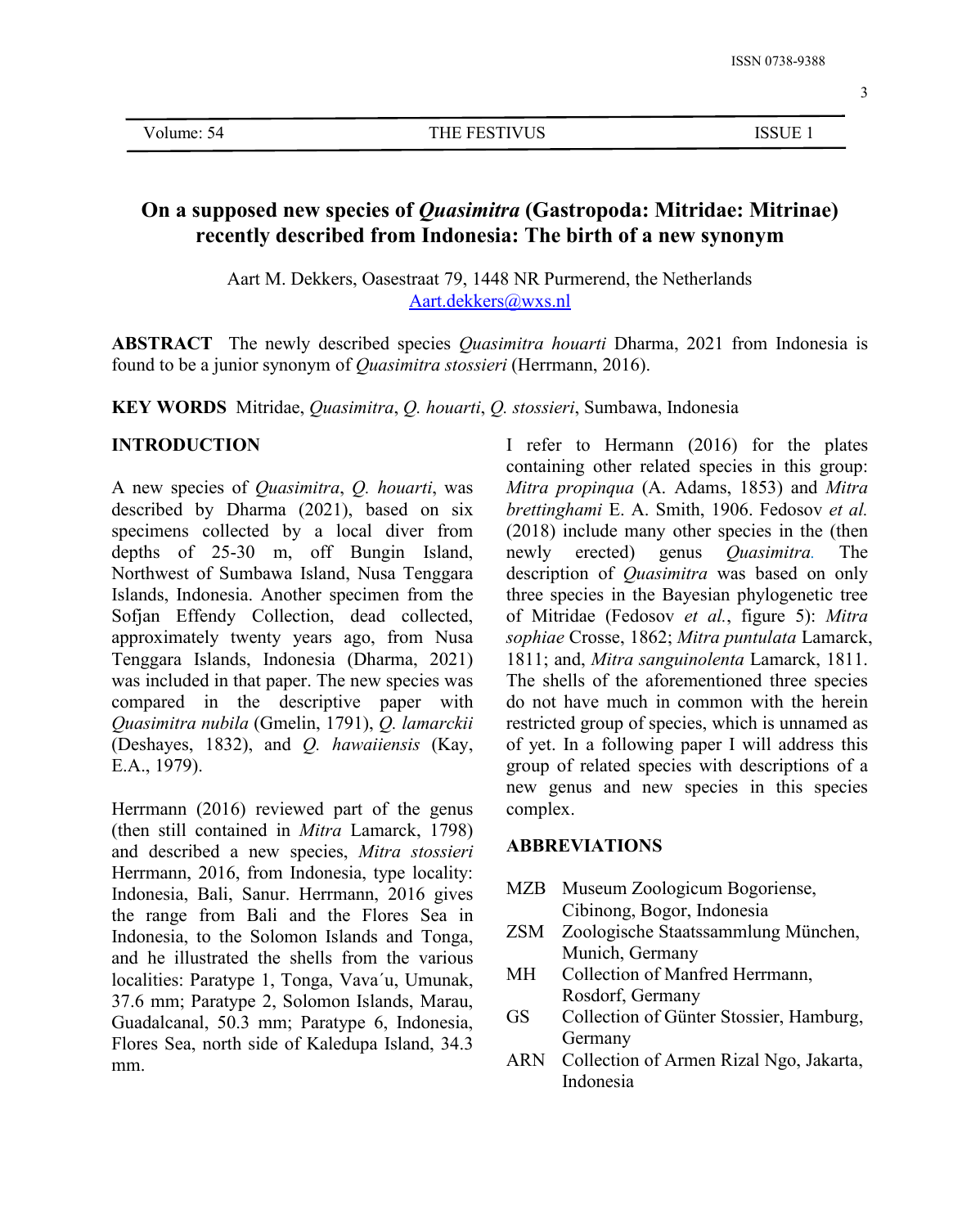## **SYSTEMATICS**

Family: Mitridae Swainson, 1831 Subfamily: Mitrinae Swainson, 1831 Genus: Quasimitra Fedosov, Herrmann, Kantor & Bouchet, 2018

*Quasimitra stossieri* (Herrmann, 2016). Proposed Synonym: *Quasimitra houarti* Dharma, 2021

**Original description of** *Q. stossieri***: "Shell** solid, slender fusiform, medium sized, reaching 53.3 mm in length; width 30-36 % of length. Only fragments of white, glassy protoconch present. Teleoconch consists of 7 to 8 slightly convex whorls. Suture well defined but not deep. Straight outline of spire. All whorls smooth and completely covered with fine spiral grooves, dissected by minute axial threads. 8 to 9 spiral grooves on penultimate and 32 to 40 grooves on body whorl. Aperture equal in length to the spire, narrow and lanceolate. In adult specimen outer lip thickened, crenulated, and rounded with a more straight posterior part. Columella with 5 well-defined oblique folds of nearly equal strength. Callus layer moderately thin, but well defined. Siphonal canal slightly shorter than outer lip, almost straight with a small dorsal notch. Colour pattern, whitish to cream shell with 2 to 4 dark brown axial streaks on every whorl with darker area at the suture, not directly continued on next whorl, on body whorl ending one third before anterior end. At shell periphery large light blotches on the cream background between the streaks.On body whorl a few fine, nearly invisible white dots are existent which are nearly absent on penultimate or earlier whorls. Tips of crenulated lip dotted brown. Those fine brown dots are sometimes also present on axial lines on body and earlier whorls together with a slight axial groove, looking like a secondary lip. Aperture cream white."

**Original description of** *Q. houarti*: "Shell of average size for genus, height up to 58.5 mm, thick, elongate ovate, spire rather tall and tapering to apex, last whorl large. In all material examined the protoconchs were missing, adult shells averaging 9-10 whorls; spire whorls almost flat or somewhat convex, more convex towards the last whorl, and last whorl slightly inflated; suture shallow, crenulated by termination of radial ribs; base color white, with irregular light brown and brown streaks, and small scattered white spots; streaks reach suture; some earlier whorls whitish; body whorl with three light brown spiral bands, first above aperture posterior, the third vague near bottom above siphonal fasciole, and the second between those two bands; shell sculptured with 28-44 spiral grooves and intersecting with radial striae or microscopic radial ribs; aperture elongate, oblique, angulated posteriorly, slightly inflated at the bottom, height of aperture slightly longer than half of the shell height; inside of aperture smooth, white; outer lip thickened, glossy, terminating in brown denticles at end of spiral grooves; columella overlaid with white callus, with 5-6 oblique folds; umbilicus closed; siphonal canal slightly recurved, siphonal fasciole sculptured with oblique spiral cords, siphonal notch open."

Besides the difference in style of describing the aspects of the shells, the major differences are set out in Table 1. It seems the shells of *Q. houarti* are slightly longer and slimmer than those of *Q. stossieri*. The type localities of both holotypes are roughly 150 km apart, with the Island of Lombok in between. Paratype 1 and 5 of *Q. stossieri* show the same slenderness of the shells depicted by Dharma. As these differences are minor, they fall within the species variability.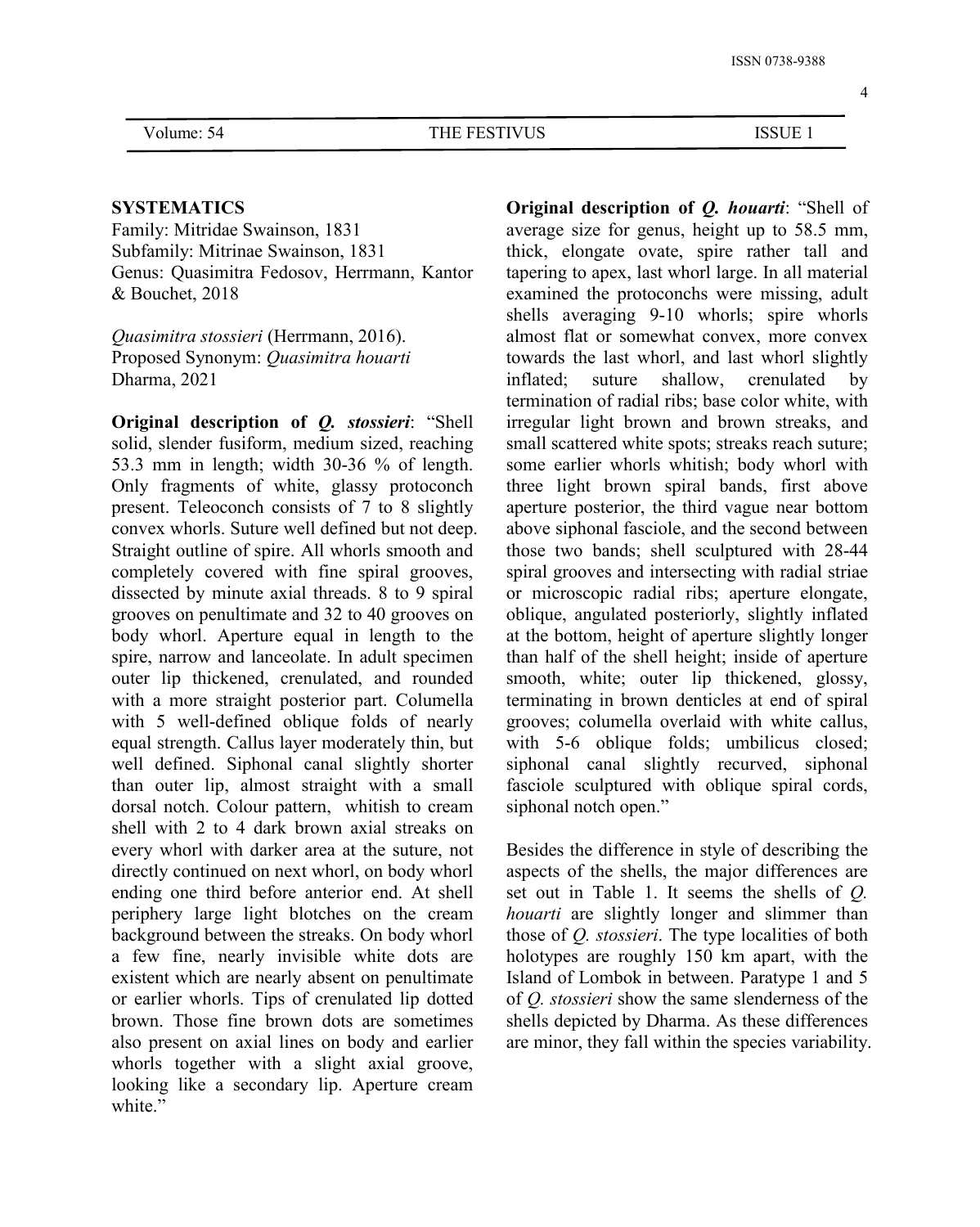| Volume: 54 |  |
|------------|--|
|------------|--|

THE FESTIVUS ISSUE 1

|                         | Q. stossieri                   | Q. houarti                  |
|-------------------------|--------------------------------|-----------------------------|
|                         |                                |                             |
| <b>Shell length</b>     | Reaching 53.3 mm               | Height up to 58.5 mm        |
| Form                    | Slender fusiform               | Elongate ovate              |
| <b>Number of whorls</b> | Teleoconch consists of 7 to 8  | Adult shells averaging 9-10 |
|                         | slightly convex whorls $= 8-9$ | whorls.                     |
|                         | whorl in total                 |                             |
| Sculpture on body whorl | 32 to 40 grooves               | 28-44 spiral grooves        |
| Columella               | Columella with 5 well-         | With 5-6 oblique folds.     |
|                         | defined oblique folds of       |                             |
|                         | nearly equal strength.         | Columella overlaid with     |
|                         | Callus layer moderately thin,  | white callus.               |
|                         | but well defined.              |                             |
| Origin of holotype      | Bali, Sanur                    | Bungin Island, northwest of |
|                         |                                | Sumbawa Island, Nusa        |
|                         |                                | Tenggara Islands            |

**Table 1.** Noted differences in the descriptions of*Q. stossieri* and *Q. houarti.*

## **CONCLUSION**

The conclusion is that *Q. houarti* is a junior synonym of *Q. stossieri*. Because *Q. houarti* has an entry in the WoRMS database as an accepted species, rather it was appropriate to recognize *Q. houarti* as in synonymy.

Describing new species is not an easy job, and one requires a knowledge of the species variability, range, and a thorough review of relevant literature. Being up to date with literature is critical with the many new species described every year. Relying on older books is a pitfall for species identification. Often popular books copy the faults from other (older) popular books and the errors continue. Unfortunately, Dharma (2021), a well-respected author, as well as the reviewer of his article must have overlooked the publication of Herrmann (2016).

## **ACKNOWLEDGEMENTS**

Günter Stossier, Hamburg, Germany, is thanked for the photos of the paratypes of *Mitra stossieri* Herrmann, 2016 used for the plate. The holotype is under copyright of the Zoologische Staatssammlung München and therefore could not be used in this paper. Other specimens used in the plate are from Armen Ngo Collection, taken from the same population as holotype, which was used to describe *Q. houarti.*

### **LITERATURE CITED**

- **Dharma, B. 2021**. A new species of Quasimitra (Gastropoda: Mitridae: Mitrinae) from Indonesia. The Festivus 53(2):142-144. <https://doi.org/10.54173/F532142>
- **Fedosov A., N. Puillandre, M. Herrmann, Y. Kantor, M. Oliverio, P. Dgebuadze, M.V. Modica & P. Bouchet. 2018.** The collapse of Mitra: molecular systematics and morphology of the Mitridae (Gastropoda: Neogastropoda). Zoological Journal of the Linnean Society. 183(2):253-337. <https://doi.org/10.1093/zoolinnean/zlx073>
- **Herrmann, M. 2016**. A new Mitra species (Gastropoda: Mitridae) from the Central Indopacific. Conchylia 47(3-4):17-24. <https://doi.org/10.15468/39omei>